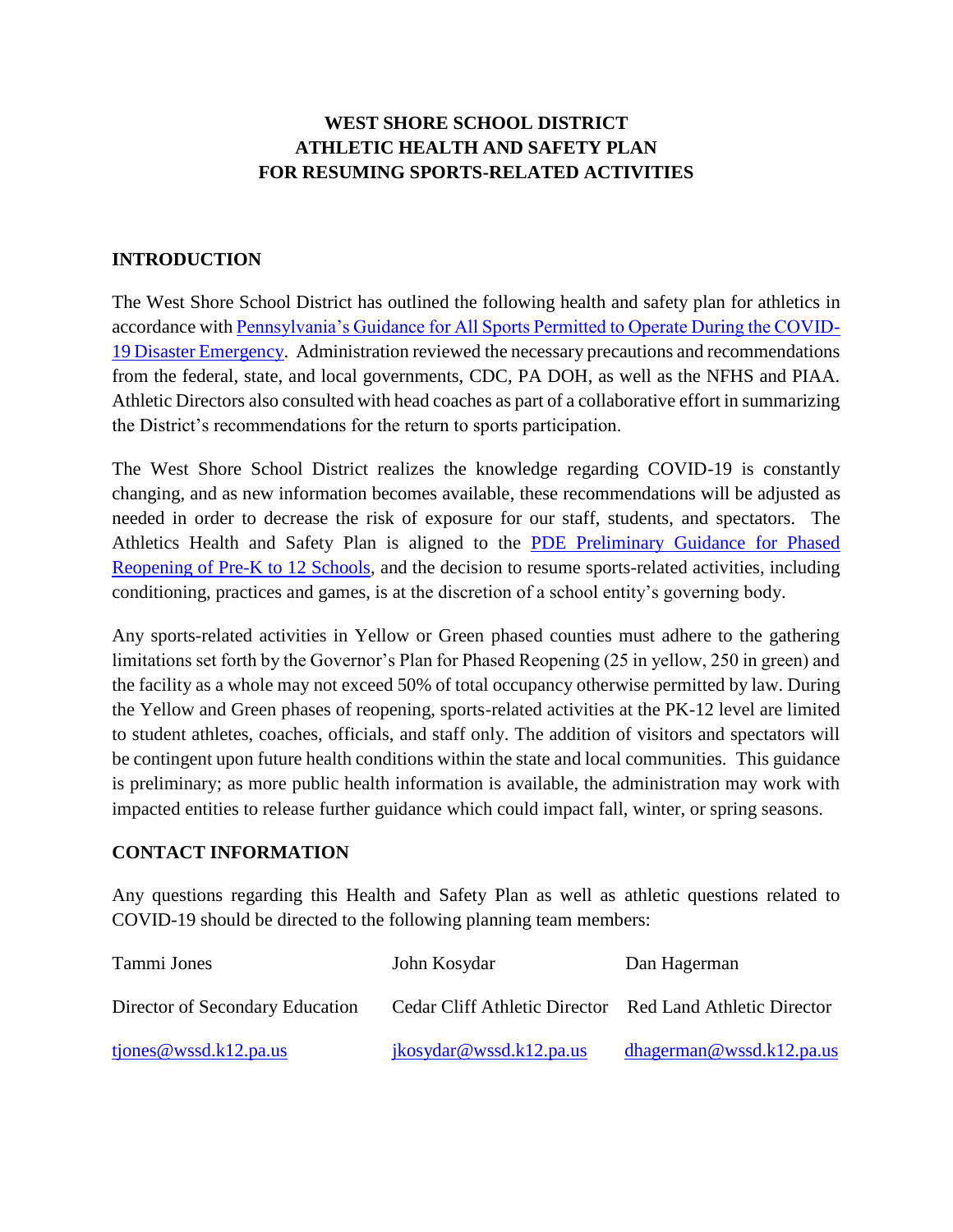### **RECOMMENDATIONS**

Athletic Directors will educate all head coaches and athletic training staff on the desired health and safety protocols for the phased reopening of sports. Upon review of the District plan, head coaches will respond to the Athletic Director with sport specific application protocol and will educate all assistant coaches, program volunteers, and athletes prior to conducting any activities within the West Shore School District.

In accordance with the CD[C Considerations for Events and Gatherings,](https://www.cdc.gov/coronavirus/2019-ncov/community/large-events/considerations-for-events-gatherings.html) the District will implement strategies to promote healthy behaviors that reduce the spread of COVID-19 among staff, athletes, and attendees such as:

- Staying Home when Appropriate
- Promoting Hand Hygiene and Respiratory Etiquette
- Wearing Cloth Face Coverings when Appropriate
- Providing Adequate Supplies
- Posting Signs and Messages

Further, the District will continue to utilize multiple strategies for [Maintaining a Healthy](https://www.cdc.gov/coronavirus/2019-ncov/community/large-events/considerations-for-events-gatherings.html)  [Environment.](https://www.cdc.gov/coronavirus/2019-ncov/community/large-events/considerations-for-events-gatherings.html)

### **PHASE ONE:**

Phase one will provide an initial acclimation period minimally for one week for each participating team under the following guidelines:

### **Pre-workout Screening:**

- All coaches and students will self-screen and monitor for signs/symptoms of COVID-19 prior to attending a workout. Screenings may include a temperature check.
- Any person with positive symptoms should stay home and is not permitted to take part in workouts. Anyone with symptoms should contact his or her primary care provider or other appropriate health-care professional.
- Attendance for all coaches, athletes and officials will be recorded and submitted weekly to the athletic trainer office.

### **Limitations on Gatherings:**

- During phase one of reopening, sports-related activities at the PK-12 level are limited to student athletes, coaches, and staff only.
- No gathering of more than 25 athletes per scheduled field/court. Where feasible, limit groups to a maximum of 10-12 student-athletes per group to encourage social distancing.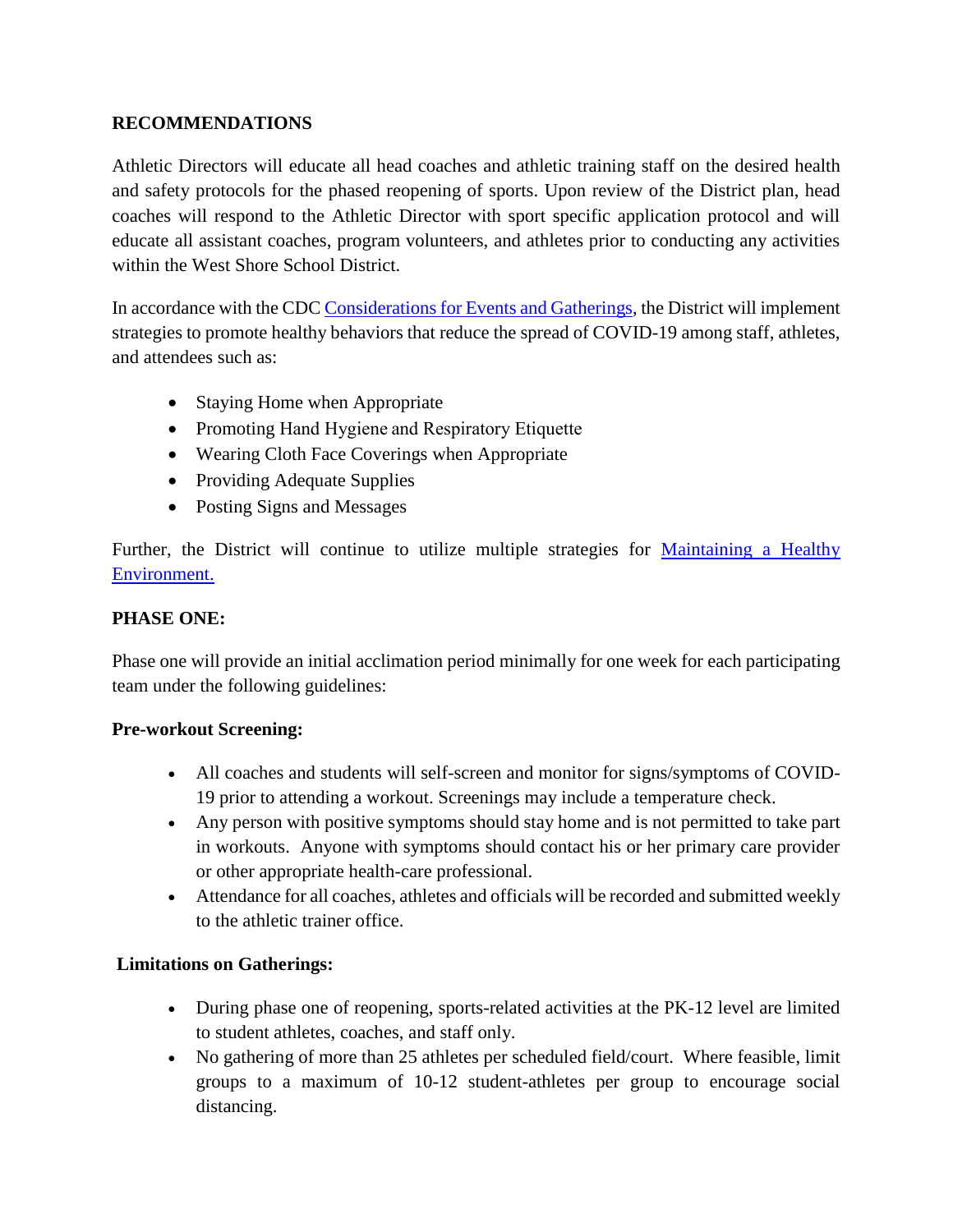- Activities are to be limited to conditioning, strength training, agility, or individual skill development. Shared equipment is not permitted during phase one.
- Social Distancing should be applied during practices and for gathering areas.
- Locker Room/Team Room usage is not permitted.

## **Facilities Cleaning:**

- Continued best practices in cleaning and sanitizing will be followed.
- Weight Room Equipment should be wiped down after each individual's use as well as after the conclusion of the group session.
- Appropriate athletic clothing/shoes should be worn at all times to minimize sweat from transmitting onto equipment surfaces.

## **Physical Activity:**

- Students should refrain from sharing clothing/towels and workout clothing should be washed after each practice.
- Shared equipment during a team session is not permitted during phase one. All equipment should be properly disinfected at the conclusion of the session.
- Hand Sanitizer should be used periodically.
- Athletes may wear cloth masks if so desired, but athletes should NOT wear a mask when engaged in any highly aerobic activity or if it will limit proper breathing during an activity.
- Coaching staff and other adult personnel should wear face coverings (masks or face shields), except when social distancing is feasible or when doing so jeopardizes their health.

# **Hydration:**

 All athletes and coaches MUST bring their own water and drinks to team activities. Water bottles MAY NOT BE SHARED. Team water coolers for sharing through disposable cups are not allowed. Fixed water fountains should not be used.

# **PHASE TWO:**

Phase two may begin any time after the completion of the acclimation period as outlined in Phase One.

### **Pre-workout/Contest Screening:**

 All coaches, athletes and athletic personnel will self-screen and monitor for signs/symptoms of COVID-19 prior to attending a workout/practice/game.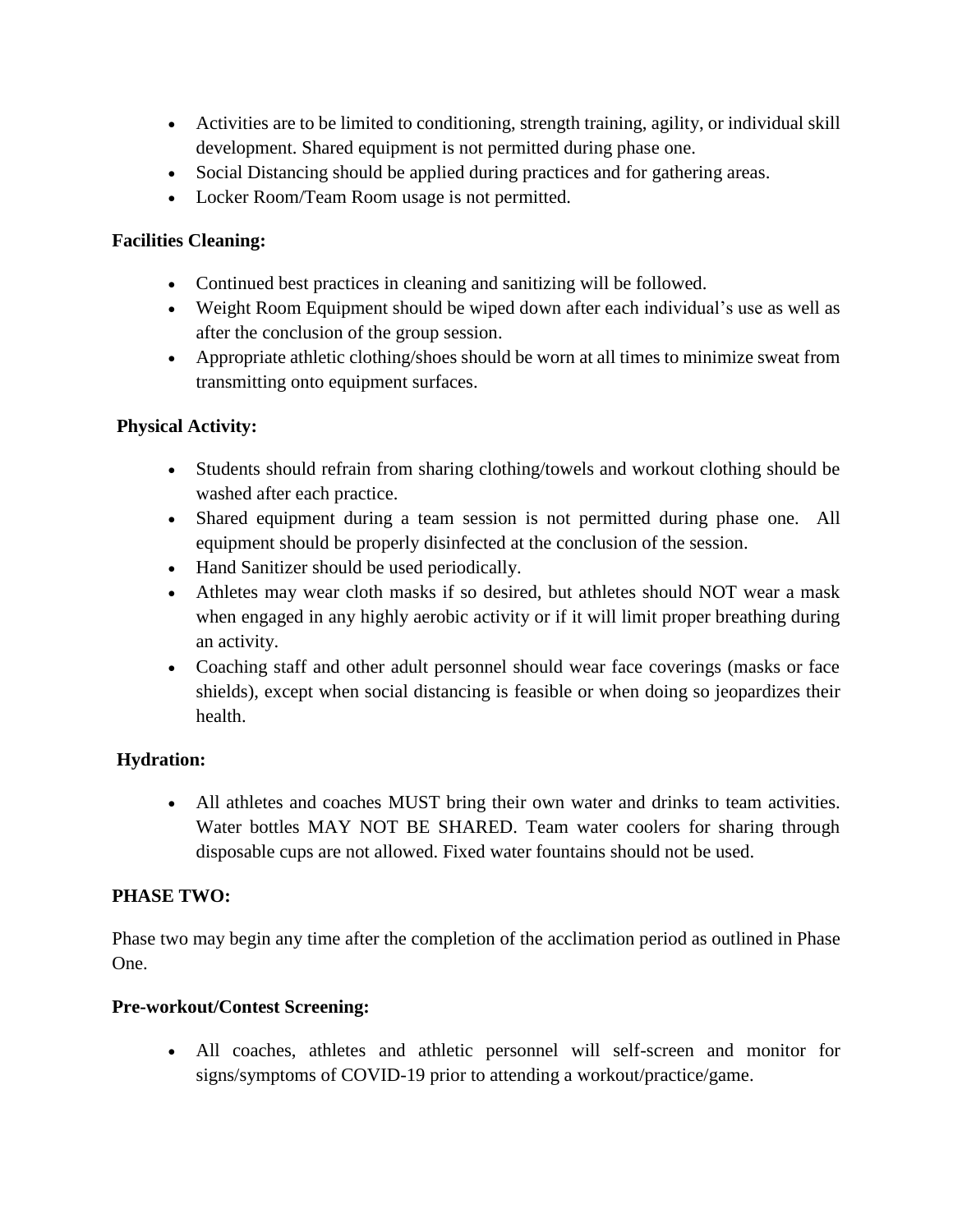- Any person who has COVID-19 symptoms is not permitted to participate and should contact their primary care physician or other appropriate health-care provider.
- Attendance for all coaches, athletes and officials will be recorded and submitted weekly to the athletic trainer office.

## **Limitations on Gatherings:**

- State and Local Guidelines will be followed in regard to size limitations for all events/contests. Any sports-related activities in Green phased counties must adhere to the gathering limitations set forth by the Governor's Plan for Phased Reopening (250 in green) and the facility as a whole may not exceed 50% of total occupancy otherwise permitted by law.
- During the Green phase of reopening, sports-related activities are limited to student athletes, coaches, officials, and staff only. The addition of visitors and spectators will be contingent upon future health conditions within the state and local communities.
- Social distancing will continue to be applied to athletes when not directly engaged in a contest/activity.
- Locker Room/ Team Room usage is not permitted until the start of the official PIAA Fall season and/or heat acclimation period for the members of the football team.

## **Facilities Cleaning:**

- Continued best practices in cleaning and sanitizing will be followed.
- Weight Room Equipment should be wiped down after each individual's use as well as after the conclusion of the group session.
- Appropriate athletic clothing/shoes should be worn at all times to minimize sweat from transmitting onto equipment surfaces.

# **Physical Activity:**

- Where feasible, coaches should continue to focus on conditioning, strength training, and individual skill development, but regular off-season activities and competitions are permitted to begin in accordance with State, Local, and PIAA guidelines.
- Whenever feasible, equipment and other items should not be shared. If equipment must be shared during an event, all equipment should be properly disinfected as needed. Any athletic equipment that must be used by multiple individuals may necessitate cleaning intermittently during practice and events if deemed necessary.
- All equipment, regardless of individual or shared usage, should be properly disinfected as needed.
- Students should refrain from sharing clothing/towels and workout clothing should be washed after each practice.
- Hand Sanitizer should be used periodically.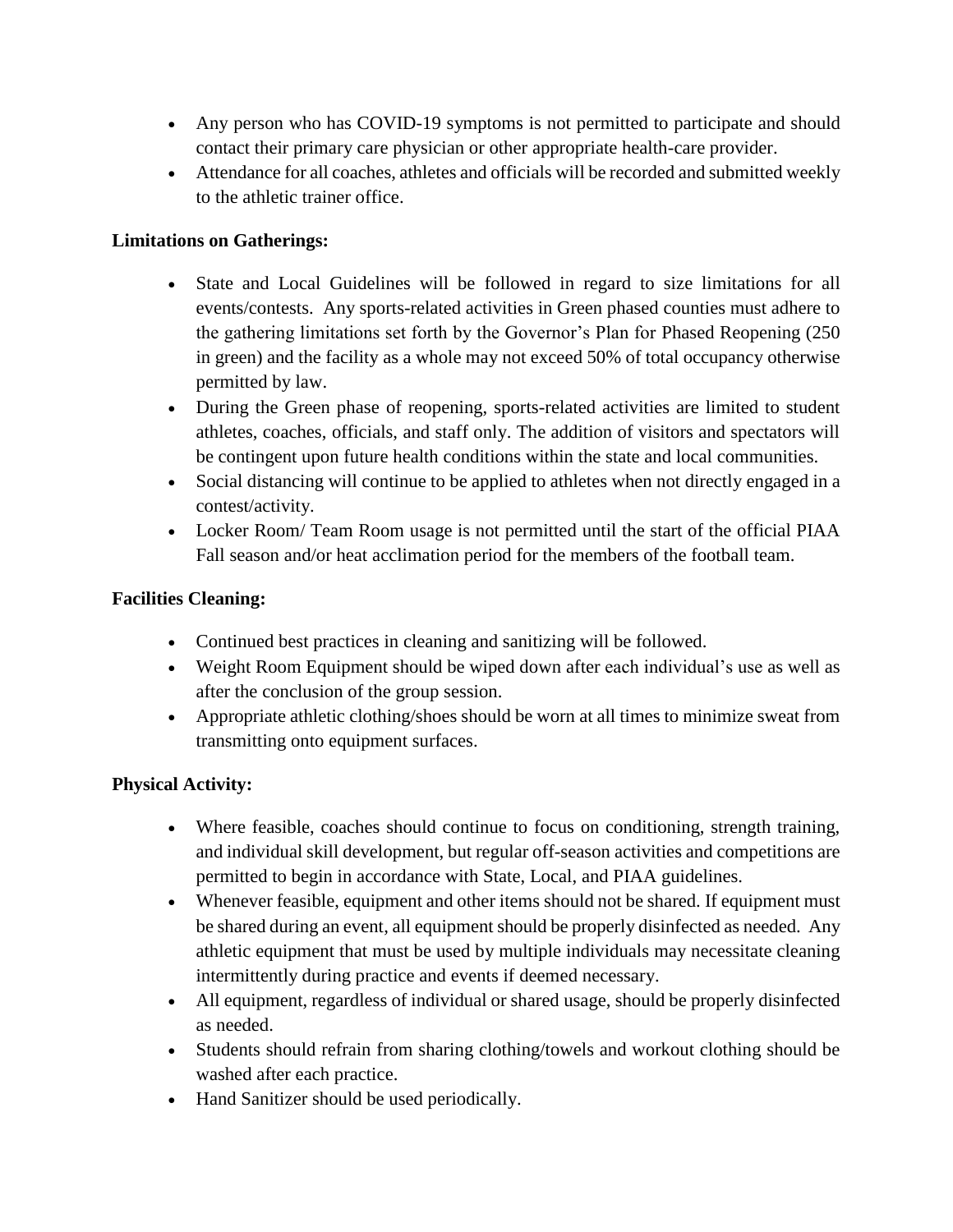- Athletes may wear cloth masks if so desired, but athletes should NOT wear a mask when engaged in any highly aerobic activity or if it will limit proper breathing during an activity.
- Coaching staff and other adult personnel should wear face coverings (masks or face shields), except when social distancing is feasible or when doing so jeopardizes their health.

## **Hydration:**

 All athletes and coaches MUST bring their own water and drinks to team activities. Water bottles MAY NOT BE SHARED. Team water coolers for sharing through disposable cups are discouraged. Fixed water fountains should not be used.

### **Transportation:**

No district provided transportation is permitted during Phase Two.

## **PHASE THREE: START OF PIAA FALL SEASON**

Phase three will begin under the following guidelines effective with the start of the Fall Sports Season as designated by PIAA. The current date is set for Monday, August 17, 2020, for all fall sports with a heat acclimatization period for football scheduled to begin on Monday, August 10, 2020. Phase three guidelines are intended to be a full return to PIAA practices and competitions, pending any new guidelines/protocol from PIAA for the 2020-2021 PIAA Sports Season.

#### **Practices/Games or Contest Screening:**

- Any person who has COVID-19 symptoms is not permitted to participate in any workout/practice/game and should contact their primary care physician or other appropriate health-care provider.
- Attendance for all coaches, athletes and officials will be recorded if required by PIAA.

#### **Limitations on Gatherings:**

- State and Local Guidelines will be followed in regard to limitations for all events/contests.
- Current guidelines on social distancing will be followed.

#### **Games/Contest**

 All practices and competitions are expected to be in accordance with State, Local, and PIAA guidelines.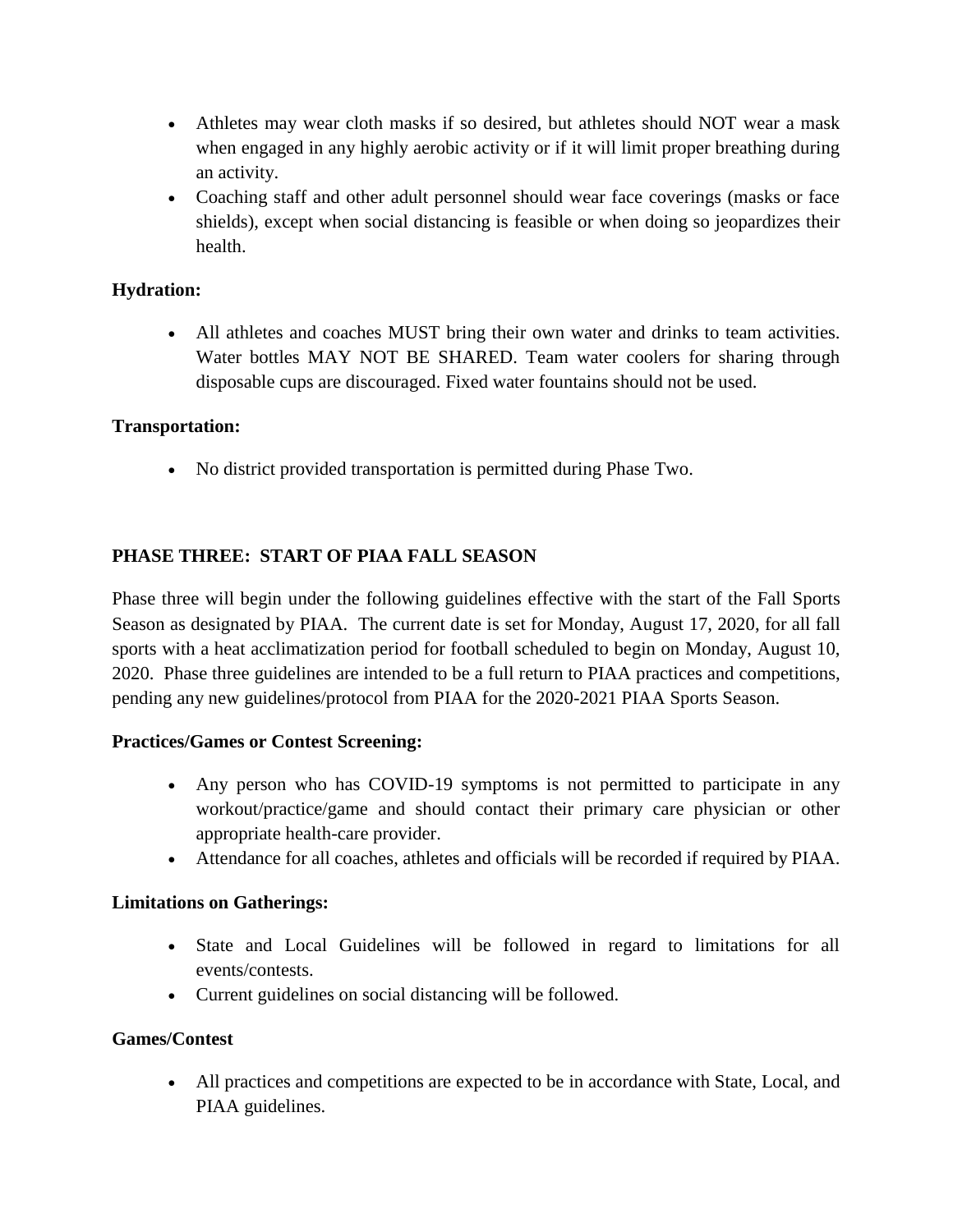### **Facilities Cleaning:**

- Current practices in cleaning and sanitization will be followed as directed in the prior phases.
- Locker room/Team Room usage will now be permitted and will necessitate routine cleaning after team use.

## **Hydration:**

 Athletes and coaches are encouraged to bring their own water and drinks to practices and games. Hydration stations will be available as provided by the Athletic Trainer. No water bottles can be shared. Team water coolers for sharing through disposable cups are allowed. Athletes should be discouraged from using the fixed water fountains.

### **Transportation:**

 Potential modifications to student bussing will be determined in accordance with the District's bus contractor as well as the guidelines provided by the Department of Education and any State and Local government recommendations.

### **Social Distancing during Contests/Events/Activities:**

- Sidelines/Bench appropriate social distancing will need to be maintained on sidelines/bench during contests and events, as deemed necessary by the school, PIAA, state and local governments.
- Activities that increase the risk of exposure to saliva are discouraged including chewing gum, spitting, licking fingers, and eating sunflower seeds.
- Avoid shaking hands, fist bumps, or high fives before, during or after games and practices. Limit unnecessary physical contact with teammates, other athletes, coaches, officials, and spectators.

### **Overnight/Out of State Events/ Events in COVID-19 Hot Spots:**

• The West Shore School District will evaluate each event and follow all local/state government guidelines on a case by case basis. Every consideration will be taken as to not expose students to unnecessary or potential high risk exposure.